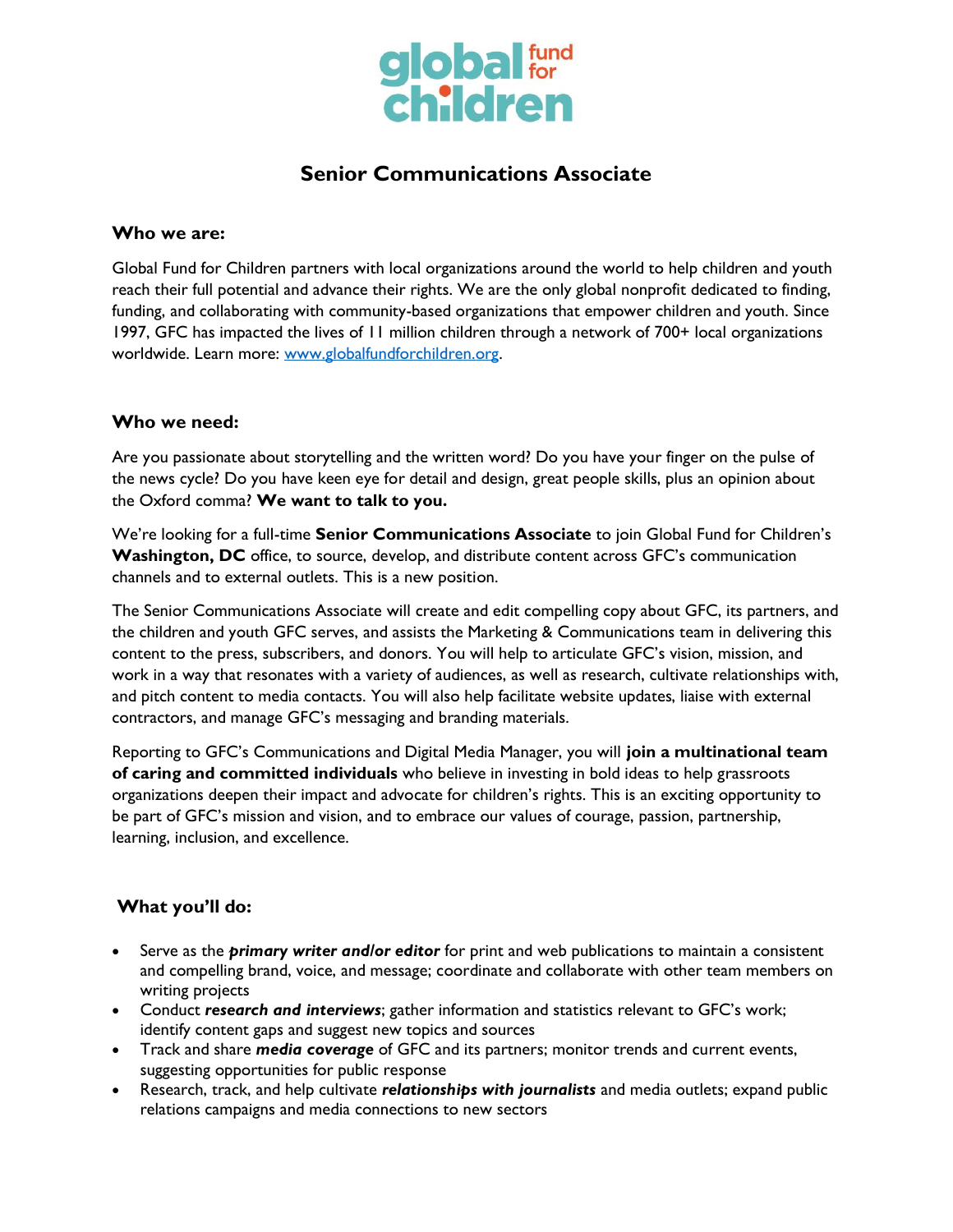

- Draft compelling media *pitches and statements*; assist in developing op-eds, media and interview preparation, thought pieces, and news statements
- Coordinate *communications projects* involving other GFC team members, consultants, and external stakeholders
- Post blogs and news items on *GFC's website*; help to create and update other web content
- Facilitate the development and design of *marketing materials* in house using graphic design software, or in collaboration with graphic designers
- Maintain *brand and messaging consistency* by reviewing and editing donor-oriented content digital fundraising communications, donor correspondence, concept notes, and donor reports – as requested
- Collaborate with the Communications & Marketing Team to develop and implement GFC's overall *communications strategy*, including support to *digital fundraising campaigns*
- Help maintain GFC's *internal communications guides*, including style guide and storytelling guide
- Other duties as assigned

## **What we're looking for:**

- At least 3 years of professional experience in communications, public relations, journalism, or a related field
- Bachelor's degree in English, journalism, communications, international affairs, or a related field
- Excellent writing, editing, and proofreading skills
- Strong eye for detail and design; commitment to concise copy and clean aesthetics
- Strong organizational skills and ability to manage multiple projects simultaneously
- A passion for storytelling; ability to distill and convey information without sacrificing emotional resonance; ability to tailor content and messaging for specific audiences, especially journalists and news media
- Collaborative spirit; commitment to teamwork
- Proactive approach; ability to learn and adapt quickly
- Familiarity with community-based and/or international development, children's rights, or other social justice issues; commitment to amplifying the voices of GFC's partners and youth
- Familiarity with WordPress, Adobe Creative Cloud, and HTML coding, or willingness to learn
- Ability to travel both domestically and internationally, with notice

## **How to apply:**

Please send **(1) a cover letter, (2) a resume or curriculum vitae, and (3) at least two writing**  samples to careers@globalfundforchildren.org with "Senior Communications Associate" in the subject line. Applicants must be legally eligible to work in the United States. Position is open until filled for immediate hire, and only short-listed candidates will be contacted. Learn more about us at [www.globalfundforchildren.org.](http://www.globalfundforchildren.org/)

Global Fund for Children offers a salary range of \$45,000 to \$55,000 for this role, as well as excellent benefits including generous paid time off, 100% employer-paid health insurance, and a 403b safe-harbor match plan.